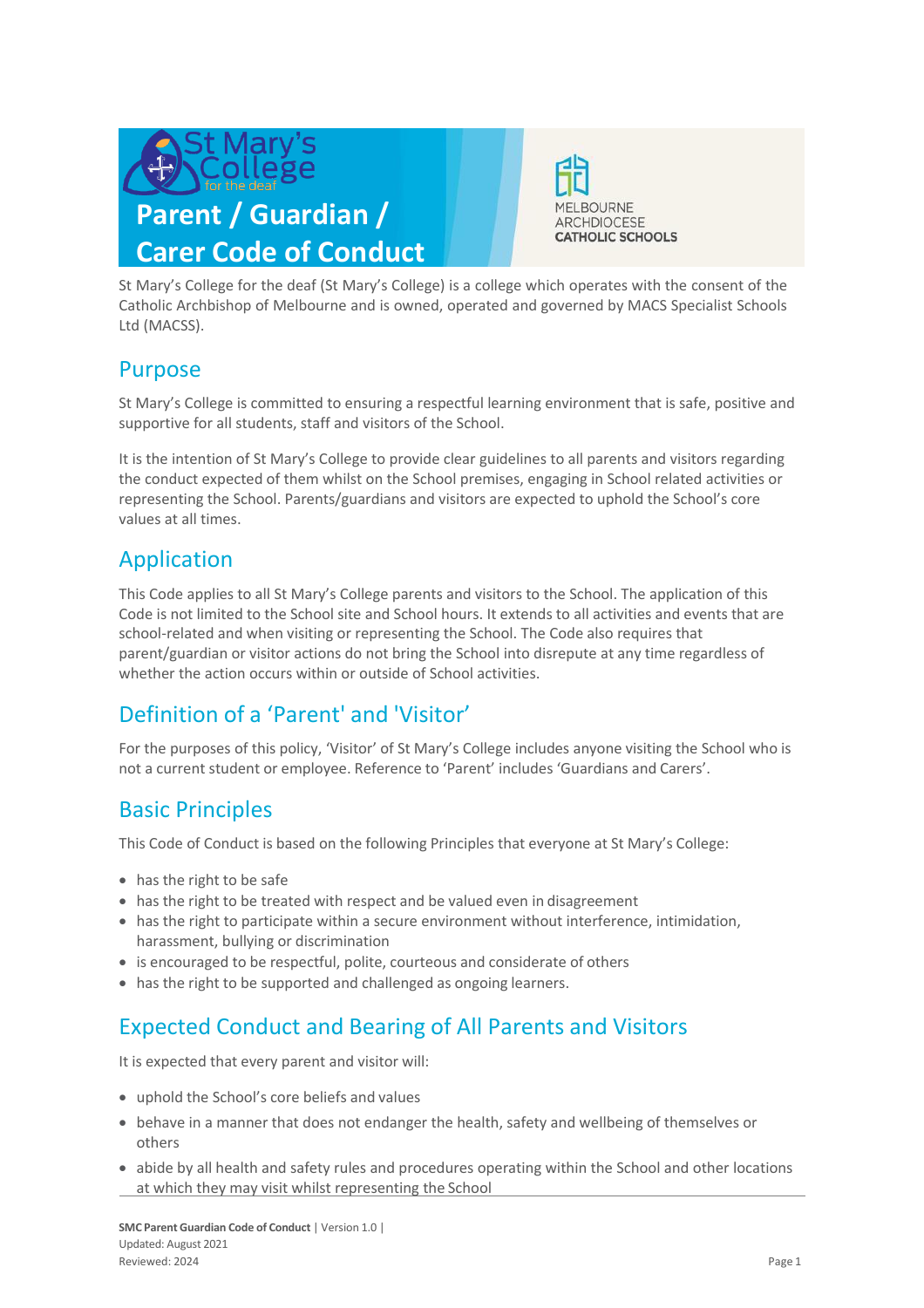- ensure that their actions do not bring the School into disrepute
- respect School staff and accept their authority and direction within the exercise of their duties at the School
- observe all School rules as required
- strictly adhere to the School's policies and procedures as required
- behave with respect, courtesy and consideration for others
- refrain from all forms of bullying and harassment
- refrain from any form of verbal insult or abuse and from any form of physical abuse or intimidation
- refrain from activities, conduct or communication that would reasonably be seen to undermine the reputation of the School, employees or students of the School (including activities on social media);
- respect School property and the property of staff, contractors, volunteers and other students
- not be intoxicated by alcohol or under the influence of illicit drugs or other substances harmful to health whilst visiting the School site, attending School functions or engaging in School based activities
- respect school staff and accept their authority and direction within the exercise of their duties at the School
- use the School's Complaints Handling Policy to seek resolution for any problems that arise, and accept the school's procedures for handling matters of complaint.

### Unacceptable Conduct

Unacceptable conduct includes, but is not limited to:

- touching, handling, pushing or otherwise physically or sexually engaging with students, children or others in a manner which is not appropriate and may endanger the health, safety and wellbeing of that person
- any form of physical or verbal violence including fighting, assault or threats of violence
- approaching a child that is not your own with a view to disciplining that child for their behaviour (such matters are only to be dealt with by school staff)
- approaching other school parents to resolve issues arising between students at school (such matters should be referred to school staff)
- any form of cyber bullying or cyber abuse that is directed towards the school, staff members, students or parents or any member connected to the School
- any form of threatening language, gestures or conduct
- language or conduct which is likely to offend, harass, bully or unfairly discriminate against any student, employee, contractor, volunteer or other
- theft, fraud or misuse of School resources
- the use of inappropriate or profane words or gestures and images
- visiting School, attending social, sporting or other functions whilst intoxicated by alcohol or under the influence of illicit drugs or other substances harmful to health
- smoking on the School premises or within the immediate environs of the School
- claiming to represent the School in any matter without explicit permission from the School Principal to do so.